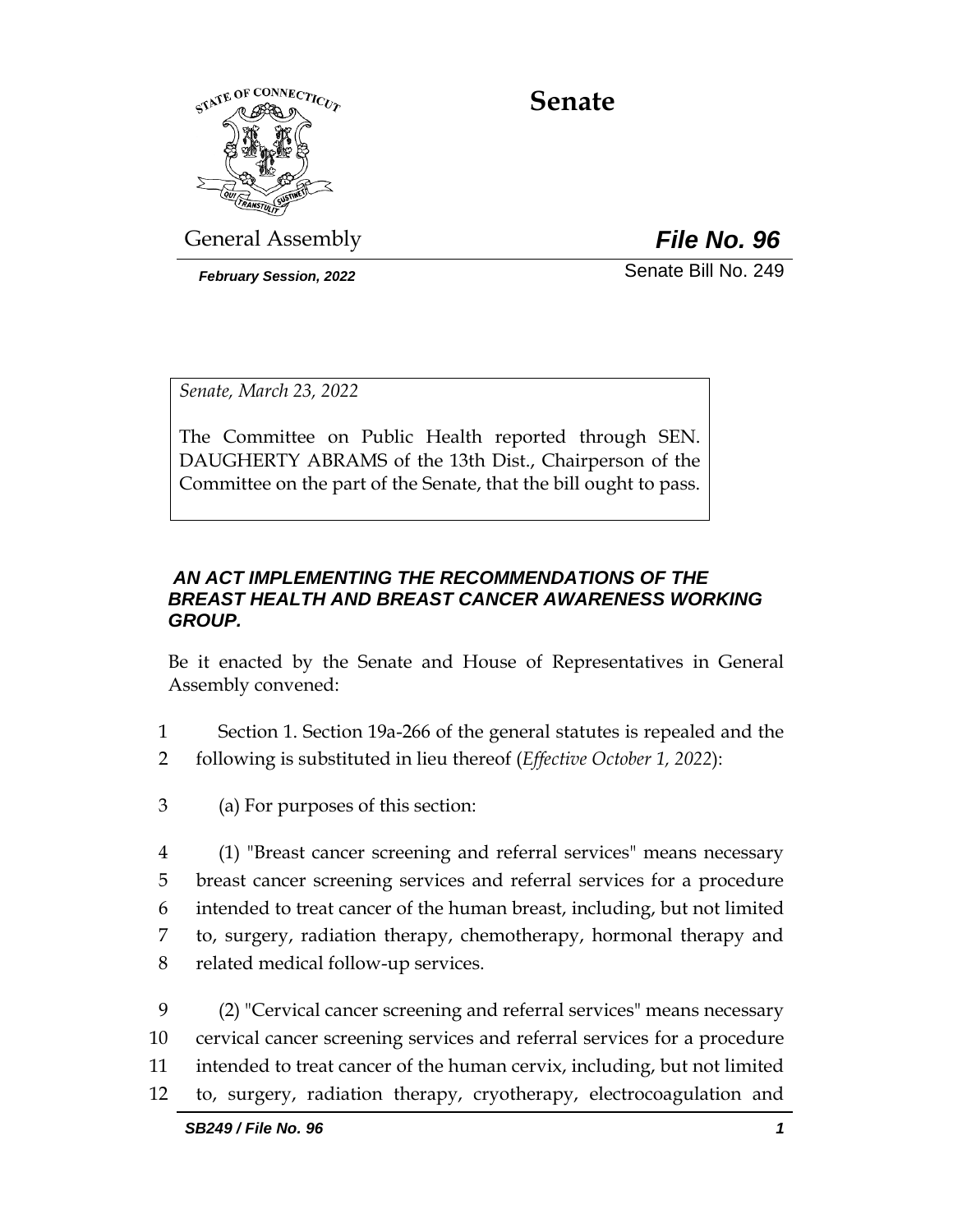related medical follow-up services. (3) "Tomosynthesis" means a digital x-ray mammogram that creates two-dimensional and three-dimensional images of the breasts. **[**(3)**]** (4) "Unserved or underserved populations" means women who are: (A) At or below two hundred fifty per cent of the federal poverty level for individuals; (B) without health insurance that covers breast cancer screening mammography or cervical cancer screening services; and (C) twenty-one to sixty-four years of age. (b) There is established, within existing appropriations, a breast and cervical cancer early detection and treatment referral program, within the Department of Public Health, to (1) promote screening, detection and treatment of breast cancer and cervical cancer among unserved or 25 underserved populations, while giving priority consideration to women 26 in minority communities who exhibit higher rates of breast cancer and 27 cervical cancer than the general population, (2) educate the public regarding breast cancer and cervical cancer and the benefits of early detection, and (3) provide counseling and referral services for treatment.

(c) The program shall include, but not be limited to:

 (1) Establishment of a public education and outreach initiative to publicize breast cancer and cervical cancer early detection services and the extent of coverage for such services by health insurance; the benefits of early detection of breast cancer and the recommended frequency of screening services, including clinical breast examinations and mammography, which shall include, where possible, tomosynthesis; and the medical assistance program and other public and private programs and the benefits of early detection of cervical cancer and the 39 recommended frequency of pap tests and tests for human papillomavirus;

 (2) Development of professional education programs, including the benefits of early detection of breast cancer and the recommended frequency of mammography and the benefits of early detection of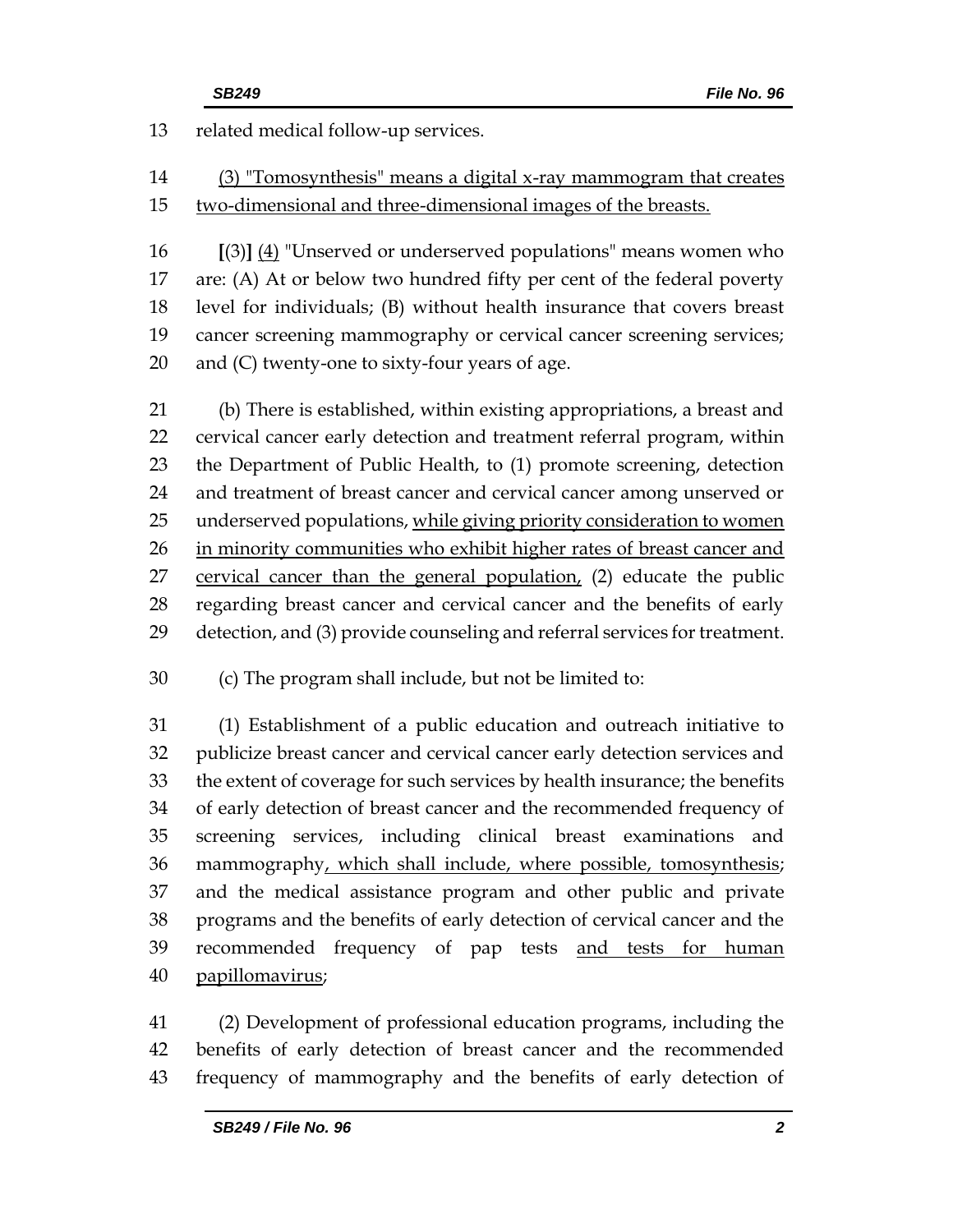cervical cancer and the recommended frequency of pap tests and tests for human papillomavirus;

 (3) Establishment of a system to track and follow up on all women screened for breast cancer and cervical cancer in the program. The system shall include, but not be limited to, follow-up of abnormal screening tests and referral to treatment when needed and tracking women to be screened at recommended screening intervals;

 (4) Assurance that all participating providers of breast cancer and cervical cancer screening are in compliance with national and state quality assurance legislative mandates.

 (d) The Department of Public Health shall provide unserved or 55 underserved populations, while giving priority consideration to women in minority communities who exhibit higher rates of breast cancer and 57 cervical cancer than the general population, within existing appropriations and through contracts with health care providers: (1) Clinical breast examinations, screening mammograms, **[**and**]** which shall include, where possible, tomosynthesis, pap tests and tests for human papillomavirus, as recommended in the most current breast and cervical cancer screening guidelines established by the United States Preventive Services Task Force, for the woman's age and medical history; and (2) a pap test every six months for women who have tested HIV positive.

This act shall take effect as follows and shall amend the following sections:

| Section 1 | October 1, 2022 | 0 <sub>2</sub> 266<br>72-700 |
|-----------|-----------------|------------------------------|
|           |                 |                              |

*PH Joint Favorable*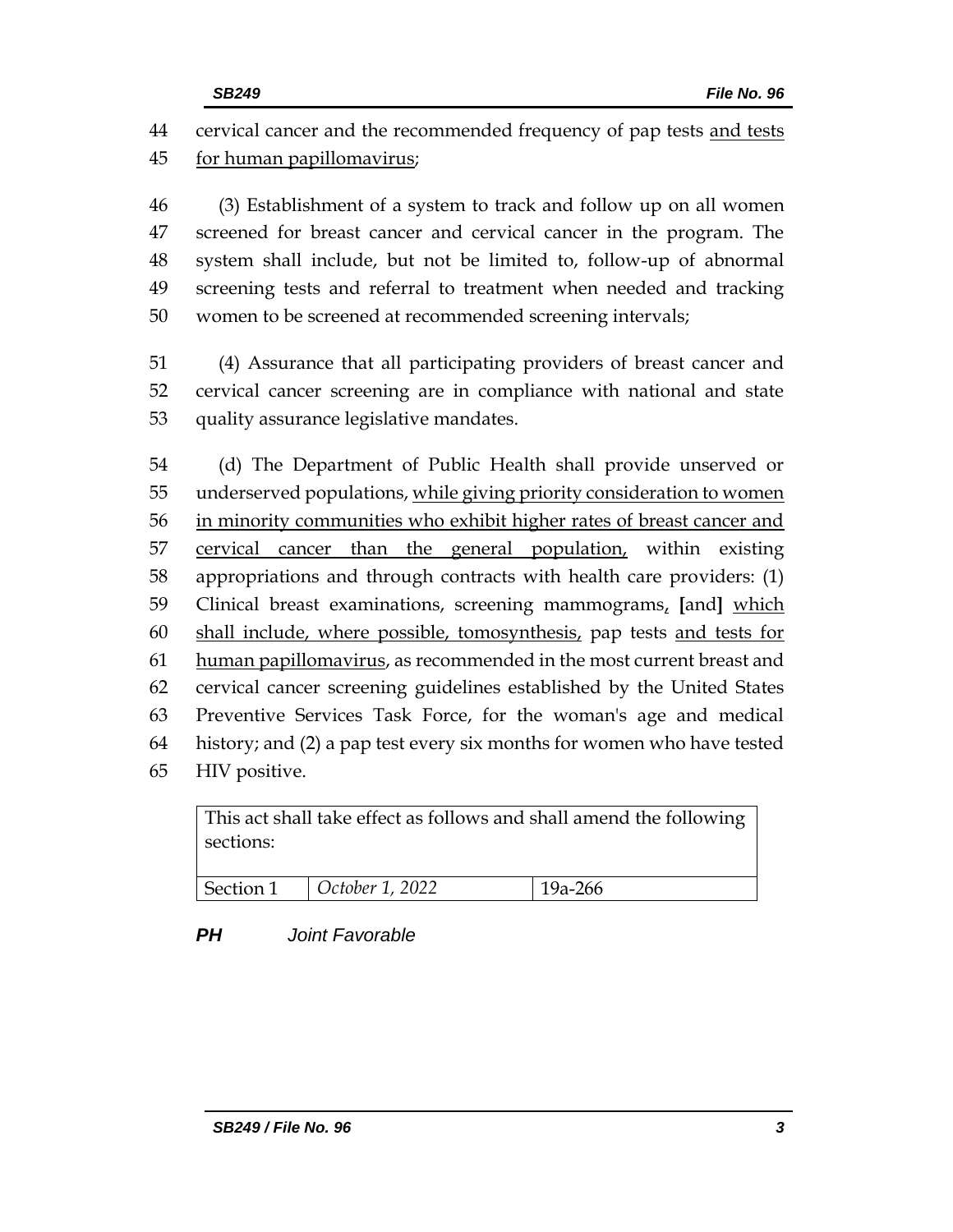*The following Fiscal Impact Statement and Bill Analysis are prepared for the benefit of the members of the General Assembly, solely for purposes of information, summarization and explanation and do not represent the intent of the General Assembly or either chamber thereof for any purpose. In general,*  fiscal impacts are based upon a variety of informational sources, including the analyst's professional *knowledge. Whenever applicable, agency data is consulted as part of the analysis, however final products do not necessarily reflect an assessment from any specific department.*

# *OFA Fiscal Note*

*State Impact:* None

*Municipal Impact:* None

#### *Explanation*

This bill makes certain changes to the Department of Public Health's breast and cervical cancer early detection and treatment referral program, which provides screening and related services to certain income-eligible women. The bill is not anticipated to have a fiscal impact as screening for tomosynthesis and testing for human papillomavirus (HPV) are currently being performed.

## *The Out Years*

*State Impact:* None *Municipal Impact:* None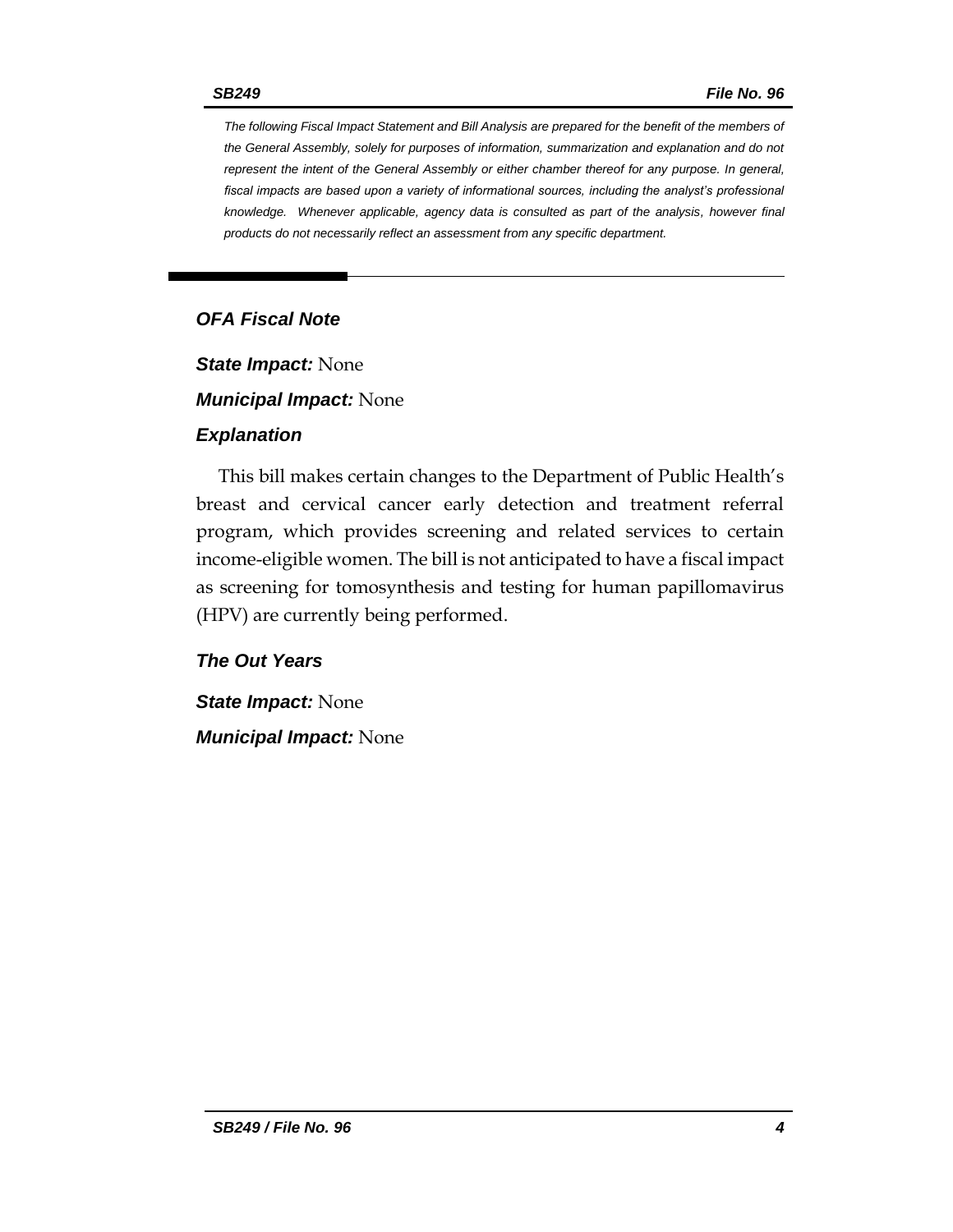#### **OLR Bill Analysis**

**SB 249**

## *AN ACT IMPLEMENTING THE RECOMMENDATIONS OF THE BREAST HEALTH AND BREAST CANCER AWARENESS WORKING GROUP.*

### **SUMMARY**

This bill makes various changes to the Department of Public Health's (DPH) breast and cervical cancer early detection and treatment referral program, which provides screening and related services to certain income-eligible women. The bill:

- 1. requires the program to give priority consideration to women in minority communities with higher rates of breast cancer and cervical cancer than the general population,
- 2. requires breast cancer screening through the program to include tomosynthesis where possible,
- 3. adds human papillomavirus (HPV) tests to the program's services, and
- 4. makes conforming changes by adding references to tomosynthesis and HPV tests to the educational and outreach components of the program.

EFFECTIVE DATE: October 1, 2022

# **BREAST AND CERVICAL CANCER EARLY DETECTION AND TREATMENT REFERRAL PROGRAM**

By law, this program provides services, within existing appropriations and through contracts with health care providers, to women who (1) have incomes at or below 250% of the federal poverty level, (2) are 21 to 64 years old, and (3) lack health insurance coverage